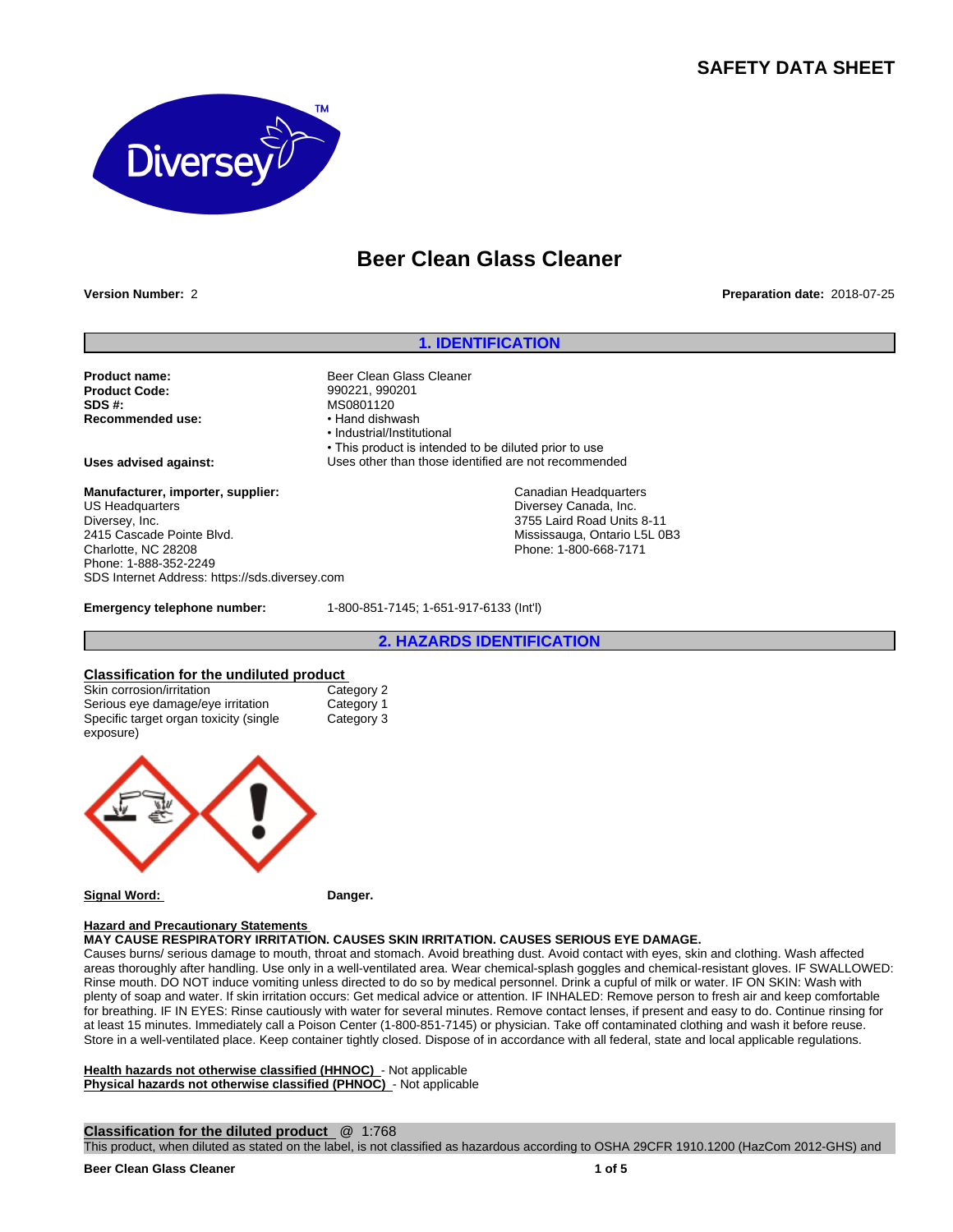**Hazard and Precautionary Statements**  None required.

#### **3. COMPOSITION/INFORMATION ON INGREDIENTS**

#### **Classified Ingredients**

| Ingredient(s)                   | CAS #      | Weight %    |  |
|---------------------------------|------------|-------------|--|
| Sodium citrate                  | 6132-04-3  | $40 - 50%$  |  |
| Sodium sesquicarbonate          | 533-96-0   | $20 - 30%$  |  |
| Linear alkyl benzene sulfonates | 68081-81-2 | $3 - 5\%$   |  |
| Sodium hydroxide                | 1310-73-2  | $1 - 5.1\%$ |  |

\*Exact percentages are being withheld as trade secret information

## **4. FIRST AID MEASURES**

#### **Undiluted Product:**

**Eyes:** IF IN EYES: Rinse cautiously with water for several minutes. Remove contact lenses, if present and easy to do. Continue rinsing for at least 15 minutes.

**Skin:** IF ON SKIN: Wash with plenty of soap and water. If skin irritation occurs: Get medical advice/attention.

**Inhalation:** IF INHALED: Remove person to fresh air and keep comfortable for breathing.

**Ingestion:** IF SWALLOWED: Rinse mouth. DO NOT induce vomiting unless directed to do so by medical personnel. Drink a cupful of milk or water.

**Most Important Symptoms/Effects:** No information available. **Immediate medical attention and special treatment needed** Not applicable.

#### **Diluted Product:**

**Eyes:** Rinse with plenty of water. **Skin:** No specific first aid measures are required **Inhalation:** No specific first aid measures are required **Ingestion:** IF SWALLOWED: Call a Poison Center (1-800-851-7145) or doctor/physician if you feel unwell.

#### **5. FIRE-FIGHTING MEASURES**

**Specific methods:** No special methods required **Suitable extinguishing media:** Not applicable.<br> **Specific hazards:** Corrosive mate

Corrosive material (See sections 8 and 10).

**Special protective equipment for firefighters:** As in any fire, wear self-contained breathing apparatus pressure-demand, MSHA/NIOSH (approved or equivalent) and full protective gear. **Extinguishing media which must not be used for safety reasons:** No information available.

#### **6. ACCIDENTAL RELEASE MEASURES**

**Environmental precautions and clean-up methods:**

**Personal precautions:** Put on appropriate personal protective equipment (see Section 8.). Clean-up methods - large spillage. Absorb spill with inert material (e.g. dry sand or earth), then place in a chemical waste container. Use a water rinse for final clean-up.

#### **7. HANDLING AND STORAGE**

**Handling:** Avoid contact with skin, eyes and clothing. Wash thoroughly after handling. Do not taste or swallow. Product residue may remain on/in empty containers. All precautions for handling the product must be used in handling the empty container and residue. Avoid breathing vapors, mists or dusts. Use only with adequate ventilation. Remove and wash contaminated clothing and footwear before re-use. FOR COMMERCIAL AND INDUSTRIAL USE ONLY.

**Storage:** Keep tightly closed in a dry, cool and well-ventilated place. **Aerosol Level (if applicable) :** Not applicable.

#### **8. EXPOSURE CONTROLS / PERSONAL PROTECTION**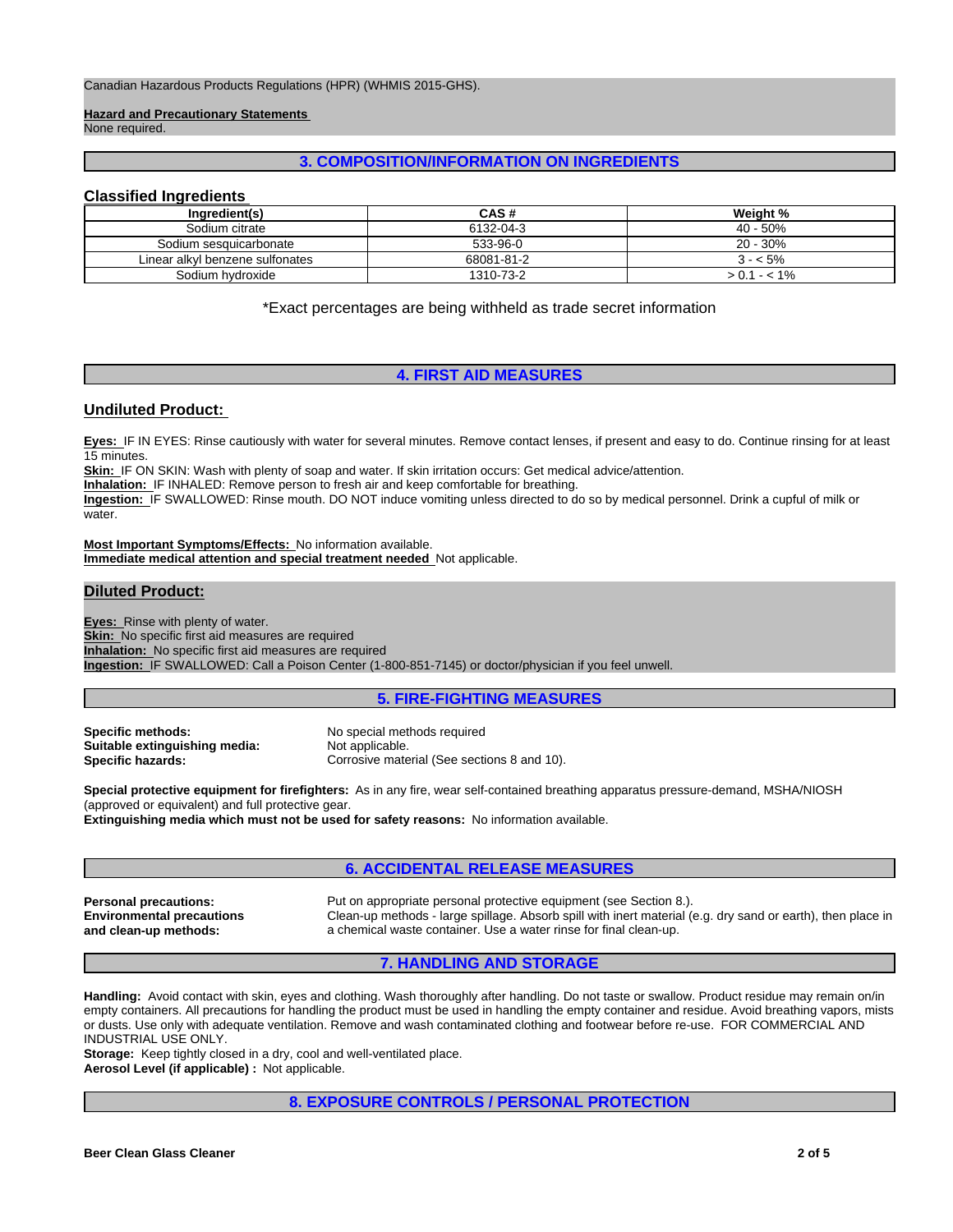#### **Exposure Guidelines:** .

| $- -$<br>Indredient(s) |                                | <b>ACGIH</b>                                             | ៱៰៶៲៱<br>אחכע              |
|------------------------|--------------------------------|----------------------------------------------------------|----------------------------|
| hvdroxide<br>Sodium.   | $\sim$<br>0.40<br>.<br>$\cdot$ | $\overline{\phantom{a}}$<br>$\cdot$<br>ma/m<br>(Ceiling) | 'WA<br>' ma/m <sup>3</sup> |

#### **Undiluted Product:**

**Engineering measures to reduce exposure:**

Good general ventilation should be sufficient to control airborne levels.

| Chemical-splash goggles.                                               |
|------------------------------------------------------------------------|
| Chemical-resistant gloves.                                             |
| No personal protective equipment required under normal use conditions. |
| No personal protective equipment required under normal use conditions. |
| Handle in accordance with good industrial hygiene and safety practice. |
|                                                                        |

#### **Diluted Product:**

**Engineering measures to reduce exposure:** Good general ventilation should be sufficient to control airborne levels.

| Eye protection:                | No personal protective equipment required under normal use conditions. |
|--------------------------------|------------------------------------------------------------------------|
| Hand protection:               | No personal protective equipment required under normal use conditions. |
| Skin and body protection:      | No personal protective equipment required under normal use conditions. |
| <b>Respiratory protection:</b> | No personal protective equipment required under normal use conditions. |
| Hygiene measures:              | Handle in accordance with good industrial hygiene and safety practice. |

## **9. PHYSICAL AND CHEMICAL PROPERTIES**

| <b>Physical State: Powder</b>                                                       |                                                                   |
|-------------------------------------------------------------------------------------|-------------------------------------------------------------------|
|                                                                                     | <b>Color:</b> Opaque White                                        |
| <b>Evaporation Rate: No information available</b>                                   | <b>Odor:</b> No Odor/Odorless                                     |
| <b>Odor threshold:</b> No information available.                                    | <b>Boiling point/range: Not determined</b>                        |
| Melting point/range: Not determined                                                 | <b>Decomposition temperature:</b> Not determined Not applicable   |
| Autoignition temperature: No information available                                  | <b>Solubility: Completely Soluble</b>                             |
| <b>Solubility in other solvents:</b> No information available                       | Relative Density (relative to water): 1.074                       |
| Density: 8.96 lbs/gal 1.074 Kg/L                                                    | Vapor density: No information available                           |
| <b>Bulk density:</b> No information available                                       | Vapor pressure: No information available.                         |
| <b>Flash point (°F):</b> > 200 °F > 93.4 °C                                         | Partition coefficient (n-octanol/water): No information availated |
| Viscosity: Not applicable cP                                                        | <b>Elemental Phosphorus: 0.00 % by wt.</b>                        |
| <b>VOC:</b> $0\%$                                                                   | <b>pH</b> : Not applicable                                        |
| <b>Flammability (Solid or Gas): Not applicable</b>                                  | <b>Corrosion to metals: Not corrosive</b>                         |
| <b>Sustained combustion: Not applicable</b>                                         |                                                                   |
| <b>Explosion limits: - upper:</b> Not determined - lower: Not determined<br>@ 1:768 |                                                                   |
| Dilution pH: 9.5                                                                    |                                                                   |
| Dilution Flash Point ( $\degree$ F): > 200 $\degree$ F > 93.4 $\degree$ C           |                                                                   |

\* - Title 17, California Code of Regulations, Division 3, Chapter 1, Subchapter 8.5, Article 2, Consumer Products, Sections 94508

#### **10. STABILITY AND REACTIVITY**

**Reactivity:** Not Applicable Stability: Not Applicable Stability: **Hazardous decomposition products:**<br>Materials to avoid:

**VOC % by wt. at use dilution** 0

The product is stable<br>None reasonably foreseeable. **Materials to avoid:** Do not mix with any other product or chemical unless specified in the use directions.<br> **Conditions to avoid:** No information available. **Conditions to avoid:** No information available.

**11. TOXICOLOGICAL INFORMATION**

**Information on likely routes of exposure:**

Skin contact, Inhalation, Ingestion, Eye contact

#### **Delayed, immediate, or chronic effects and symptoms from short and long-term exposure**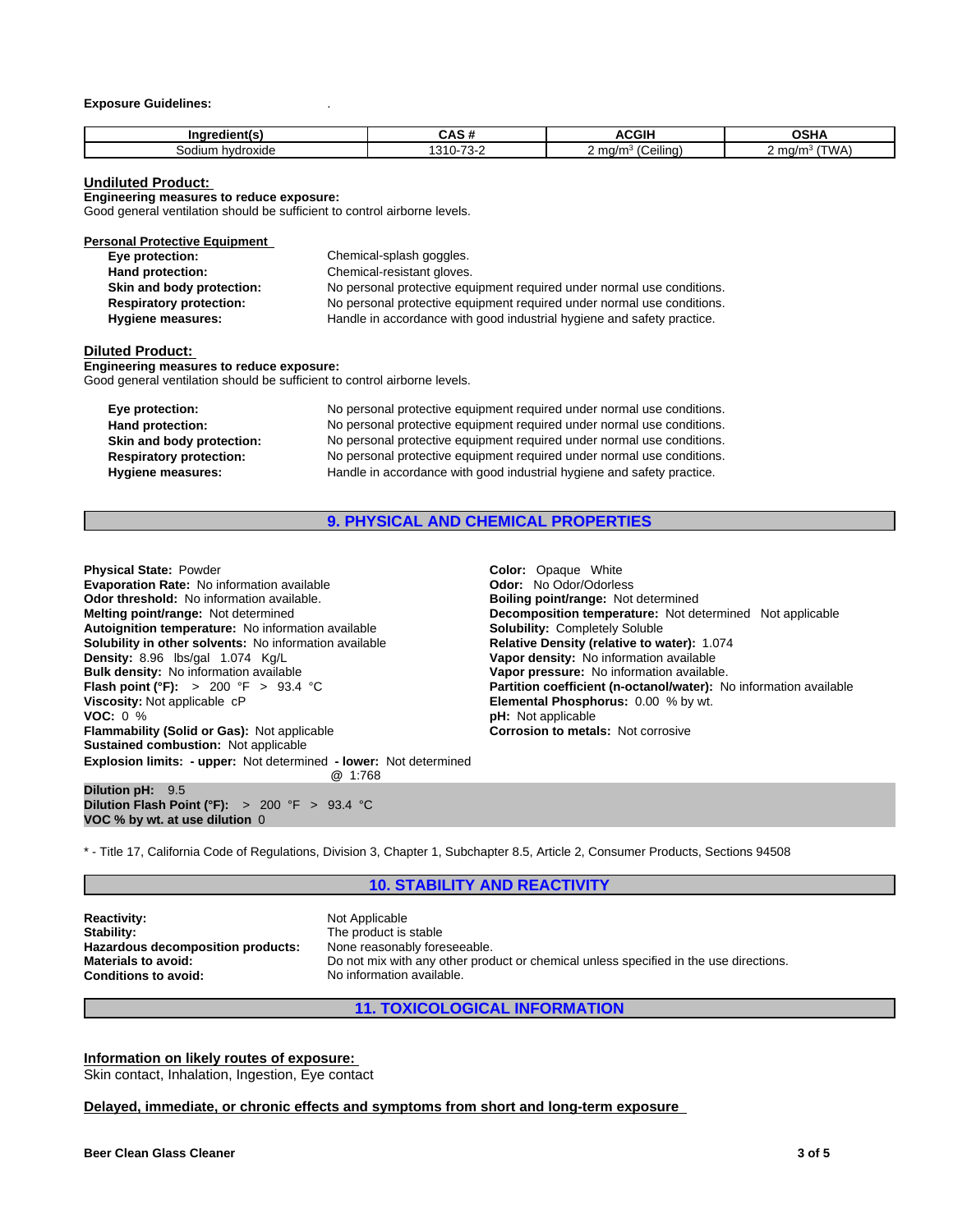**Skin contact:** Causes skin irritation. Symptoms may include pain (which may be delayed), redness, and/or discomfort. **Eye contact:** Corrosive. Causes serious eye damage. Symptoms may include pain, burning sensation, redness, watering, blurred vision or loss of vision.

**Ingestion:** Causes burns/ serious damage to mouth, throat and stomach. Symptoms may include stomach pain and nausea. **Inhalation:** May cause irritation and corrosive effects to nose, throat and respiratory tract. Symptoms may include coughing and difficulty breathing.

**Sensitization:** No known effects.

**Target Organs (SE):** None known **Target Organs (RE):** None known

**Numerical measures of toxicity ATE - Oral (mg/kg):** 2800

**12. ECOLOGICAL INFORMATION**

**Ecotoxicity:** No information available.

**Persistence and Degradability:** No information available.

**Bioaccumulation:** No information available.

## **13. DISPOSAL CONSIDERATIONS**

**Waste from residues / unused products (undiluted product):** Not applicable.

**Waste from residues / unused products (diluted product):** This product, when diluted as stated on this SDS, is not a hazardous waste according to Federal regulations (40 CFR 261.4 (b)(4)). Under RCRA, it is the responsibility of the user of the product to determine, at the time of disposal, whether the waste solution meets RCRA criteria for hazardous waste. Dispose in compliance with all Federal, state, provincial, and local laws and regulations.

**RCRA Hazard Class (undiluted product):** Not Applicable **RCRA Hazard Class (diluted product):** Not Regulated **Contaminated Packaging:** Do not re-use empty containers.

**14. TRANSPORT INFORMATION**

**DOT (Ground) Bill of Lading Description:** NOT REGULATED

**IMDG (Ocean) Bill of Lading Description:** NOT REGULATED

**15. REGULATORY INFORMATION**

#### **International Inventories at CAS# Level**

All components of this product are listed on the following inventories: U.S.A. (TSCA), Canada (DSL).

#### **RIGHT TO KNOW (RTK)**

| Ingredient(s)                         | CAS#        | <b>MARTK:</b> | <b>NJRTK:</b> | <b>PARTK:</b> | <b>RIRTK:</b> |
|---------------------------------------|-------------|---------------|---------------|---------------|---------------|
| Sodium citrate                        | 6132-04-3   |               |               |               |               |
| Sodium sesquicarbonate                | 533-96-0    |               |               |               |               |
| Sodium sulfate                        | 7757-82-6   |               |               |               |               |
| Methyl glycine diacetic acid 3Na-salt | 164462-16-2 |               |               |               |               |
| Linear alkyl benzene sulfonates       | 68081-81-2  |               |               |               |               |
| Sodium hydroxide                      | 1310-73-2   |               |               |               |               |

**CERCLA/ SARA**